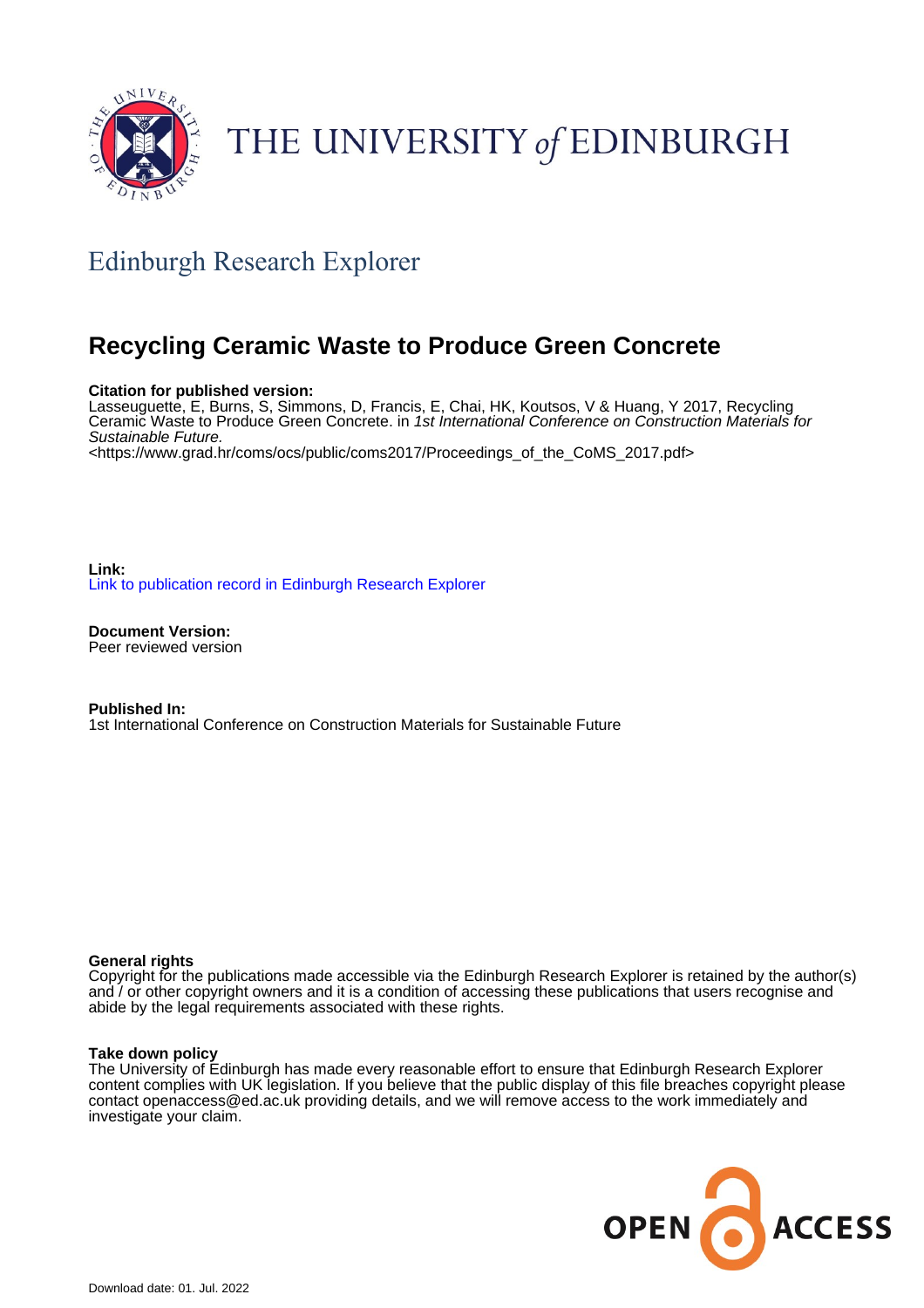# **RECYCLING CERAMIC WASTE TO PRODUCE GREEN CONCRETE**

E. Lasseuguette, S. Burns, D. Simmons, E. Francis, H.K. Chai, V. Koutsos and Y. Huang

School of Engineering, University of Edinburgh,

Robert Stevenson Road, Edinburgh EH9 3BF, UK

e-mail[: e.lasseuguette@ed.ac.uk,](mailto:e.lasseuguette@ed.ac.uk) [s.Burns@ed.ac.uk,](mailto:S.Burns@ed.ac.uk) [s1269176@sms.ed.ac.uk,](https://www.staffmail.ed.ac.uk/imp/compose.php?to=SIMMONS+Daniel+%3Cs1269176%40sms.ed.ac.uk%3E) [s1235215@sms.ed.ac.uk,](https://www.staffmail.ed.ac.uk/imp/compose.php?to=FRANCIS+Erik+%3Cs1235215%40sms.ed.ac.uk%3E)

[hwakian.chai@ed.ac.uk,](mailto:Hwakian.Chai@ed.ac.uk) vasileios.koutsos@ed.ac.uk, yuner.huang@ed.ac.uk

SUMMARY: Concrete is the most consumed construction material in the world. The cement production contributes around 5% of CO<sub>2</sub> emissions globally. Due to this substantial production, conventional resource supplies are in decline. This unsustainable supply has prompted a paradigm shift towards alternative raw materials to reduce the consumption of conventional concrete constituents and produce 'green concrete'. One of the most effective ways is to replace cement with pozzolans derived from industry wastes, such as ceramic. Ceramics are the single largest contributor to construction and demolition waste globally, 54% in 2014 alone. There are approximately 68 million tonnes of ceramic waste sent to landfills annually in the UK. Current research into utilizing ceramics waste as a potential pozzolanic material in the production of 'green concrete' has had promising results. This study investigates the feasibility of using recycled ceramic waste in order to produce high performance concrete, while simultaneously reducing the consumption of cement. In this project, the mechanical performance of cement mortar samples, with a 15 % ceramic-cement replacement by weight was analysed and discussed. Further, the chemical properties of the concrete samples were determined using Xray Powder Diffraction and the results were correlated with the mechanical strength tests. This study shows that ceramic waste of UK source can be a promising cement replacement to produce "green concrete".

KEY WORDS: Cement, ceramic, hydration, XRD, compressive strength.

### **1 INTRODUCTION**

A large amount of ceramic waste ends up in landfill causing severe worldwide environmental and economic burden. Around 100 million tons of construction and demolishing wastes are generated in the EU yearly, amongst which 54% are ceramic materials (i.e. tiles, walls, floors). In the UK, ceramic wastes consist of around 20% of construction materials and 12% of demolishing wastes for housing buildings [1, 2]. In developing countries like China, large amounts of ceramic powder waste are generated in cutting and polishing process for the furnishing industry. Around 10 million tonnes of ceramic waste powder are generated per year [3]. Due to dwindling natural resources, it is also a necessity to find a replacement for the cement content in concrete. The cement constituent within concrete is by far the most environmentally impactful material, as the process of mining raw materials (calcium carbonate, silica, alumina and iron ore), calcining to clinker form and then grinding to cement powder consumes considerable energy, requiring 850kcal/kg [4]. As well as being an energy intensive manufacturing process which emits high levels of  $CO<sub>2</sub>$ , it also produces by-products in the form of mining waste. During the mining stage of cement production approximately 1.7 tonnes of material is extracted for every tonne of necessary minerals [5]. In order to address the high emissions and inefficient manufacturing process it is a necessity to reduce the consumption of cement within concrete production.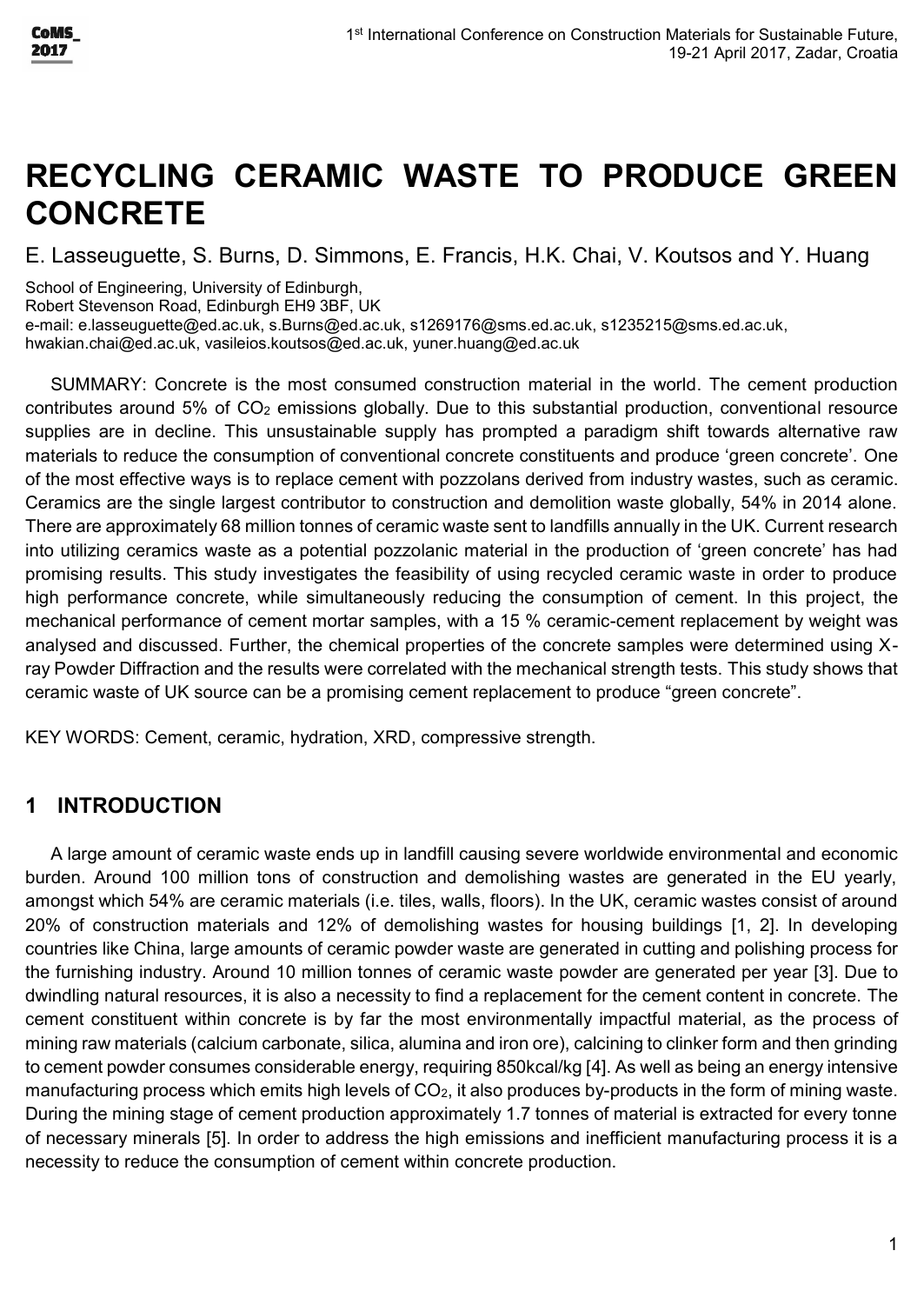

An innovative solution for the concrete mix is to replace a portion of cement with ceramic powder as a chemical reactive material. It has been stated in research that ceramics are in fact pozzolanic and provide the feedstocks required for secondary hydration to occur, forming a greater number of bonds in the ITZ [6]. Unlike most other pozzolanic materials being implemented today, ceramics are not a by-product of a manufacturing process (although a lot of ceramic waste is created during production and installation). As such, waste streams must be utilised in order for ceramics to be sensibly considered. Despite needing processing in order to attain adequate particle size, ceramics undergo calcination during manufacture and so already possess the required microstructure in order to be reactive. As such they are a potentially pozzolanic material in ample supply with no current reuse, and so should be investigated. This will provide comparable mechanical properties, hence suggesting that ceramics could be used as a suitable supplementary cementitious material (SCM) for Portland cement. The commonly used Portland cement concrete mainly consists of aggregates, cement and water. When the dry cement is mixed with water, calcium silicates ( $C_3S$  and  $C_2S$ ) in cement react with water and produce calcium silicate hydrate (C-S-H) and hydrated lime (CH). This chemical reaction process is primary hydration. C-S-H is primarily responsible for providing concrete strength by binding with aggregates. More C-S-H can be generated in concrete if a portion of cement is replaced by constituents with active silicates (S) to facilitate secondary hydration with CH, as given below:

Hydration (mix cement with water):  $C_3S + 3H \rightarrow C-S-H + 2CH$ ;  $C_2S + 2H \rightarrow C-S-H + CH$ 

Secondary hydration (mix S containing constituents with CH from cement hydration):  $CH + S \rightarrow C-S-H$ 

A typical example of secondary hydration is found though the use of metakaolin, which is the derivative from kaolin in heat treatment [7]. Hence, it is highly possible for ceramic powder to be chemically reactive in hydration processes. Heidari and Tavakoli [8] indicate that ceramic waste powders will participate in secondary hydration, and thus it should be added into concrete as cement substitute for enhancing performance. It is also suggested that 20% of cement can be replaced by ceramic powders.

In this study, we investigate the properties of a cement mortar mix design with a 15% ceramic-cement replacement by weight at different ages after casting, with the aim of correlating the mechanical strength with the mineralogy properties to evaluate the effectiveness of ceramic as a pozzolan for concrete.

### **2 EXPERIMENTAL WORK**

#### **2.1 Materials**

Type 1 Portland cement was selected as the primary binding agent. This is the most commonly used cement in the UK, and as such has a substantial production (contributing large portions of CO2 emissions). The ceramic source used in this study was a Johnson-Tiles glazed white ceramic wall tile, produced in Stoke, UK. This source was chosen as it is commonly used in the UK.

The ceramic tiles were initially broken using a hammer and then ground to a diameter of  $1 - 2$  mm using a jaw crusher. The ground pieces were then ground further to a fineness of less than 100 microns using an Orbital Mill. Details of the chemical composition and size distribution of raw materials are given in Table 1 and Figure1.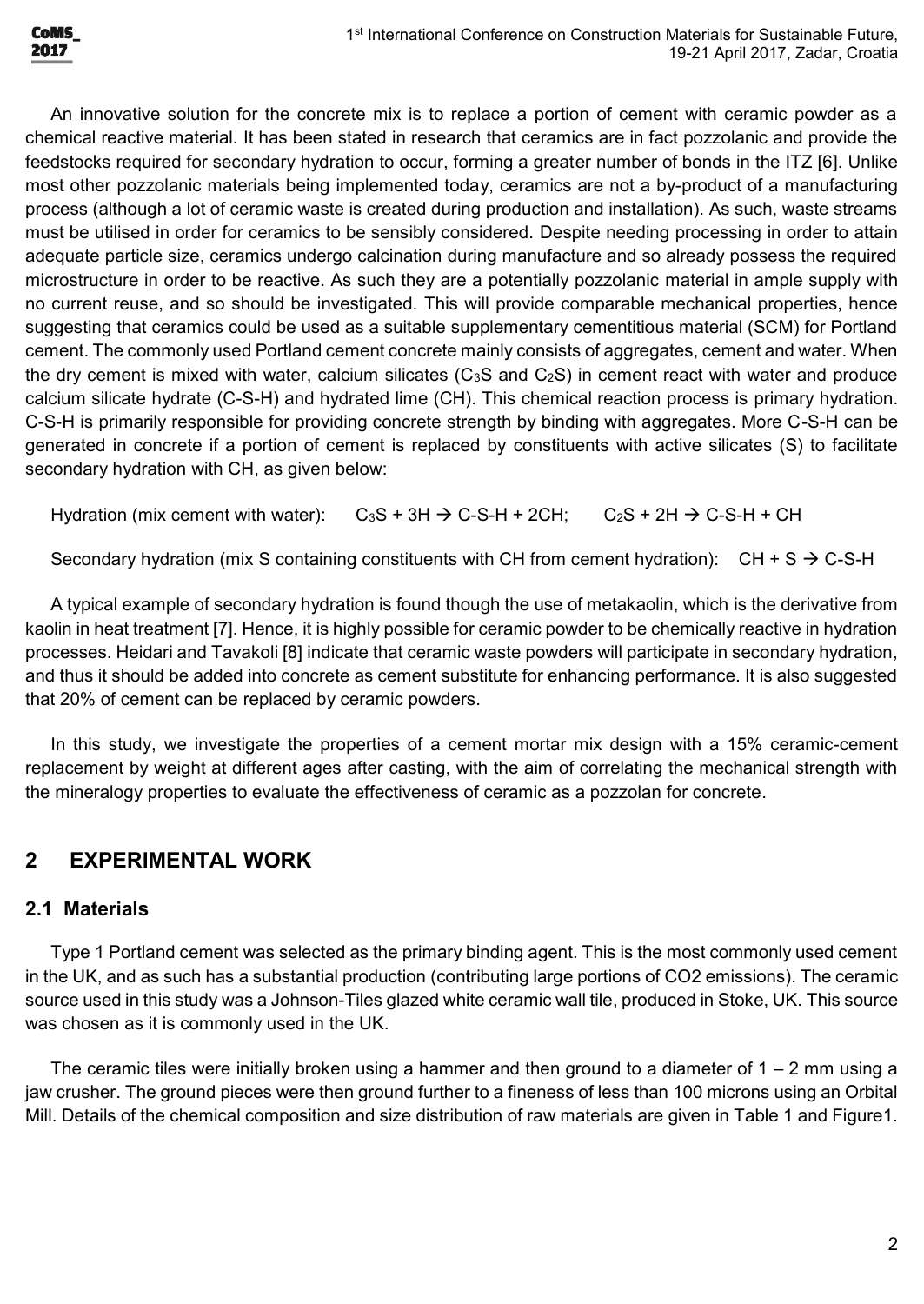

Figure 1: Particle size distribution of the raw materials.

Table 1: Chemical composition of the main components given by XRF (Top part) and crystalline composition by XRD-Rietveld (Bottom part) of the ceramic and the cement.

| Oxide<br>Composition (%)                          | Cement | Ceramic |
|---------------------------------------------------|--------|---------|
| SiO <sub>2</sub>                                  | 18.87  | 68.92   |
| Al <sub>2</sub> O <sub>3</sub>                    | 4.28   | 19.78   |
| Fe <sub>2</sub> O <sub>3</sub>                    | 2.89   | 0.89    |
| MgO                                               | 2.12   | 0.31    |
| CaO                                               | 64.78  | 7.03    |
| Na <sub>2</sub> O                                 | 0.08   | 0.33    |
| K <sub>2</sub> O                                  | 0.449  | 1.734   |
| TiO <sub>2</sub>                                  | 0.181  | 0.694   |
| MnO                                               | 0.102  | 0.005   |
| $P_2O_5$                                          | 0.112  | 0.173   |
| LOI                                               | 5.93   | 0.15    |
|                                                   |        |         |
| Main crystalline<br>composition<br>(Rietveld) (%) | Cement | Ceramic |
| $C_3S$                                            | 85.7   | 3.1     |
| $C_2S$                                            | 3.66   | 0.3     |
| Quartz                                            | ი      | 47      |

## **2.2 Mixing, casting and curing**

All constituents were carefully measured out (to the nearest gram) before a motorised hand mixer was used to homogeneously blend the mortar mixture in accordance with Eurocode 6: EN 1015‐2 [9] before the mortar was poured into the moulds. The mortar was mixed using an Evolution Twister Mixer for a controlled mixing time of 2 minutes. The formulations investigated are given in Table 2. Mortars were cast at a cement/sand ratio of approximately 1:3 according EN 998-2 [10]. The water to binder ratio was empirically fixed at 0.581 to ensure constant and reasonable workability. The moulds selected were to Eurocode 6: EN 12390‐1 [11] standard 40x40x160mm prims in 3-gang moulds. The specimens were then left to autoclave cure for 24 hours in the

**CoMS** 2017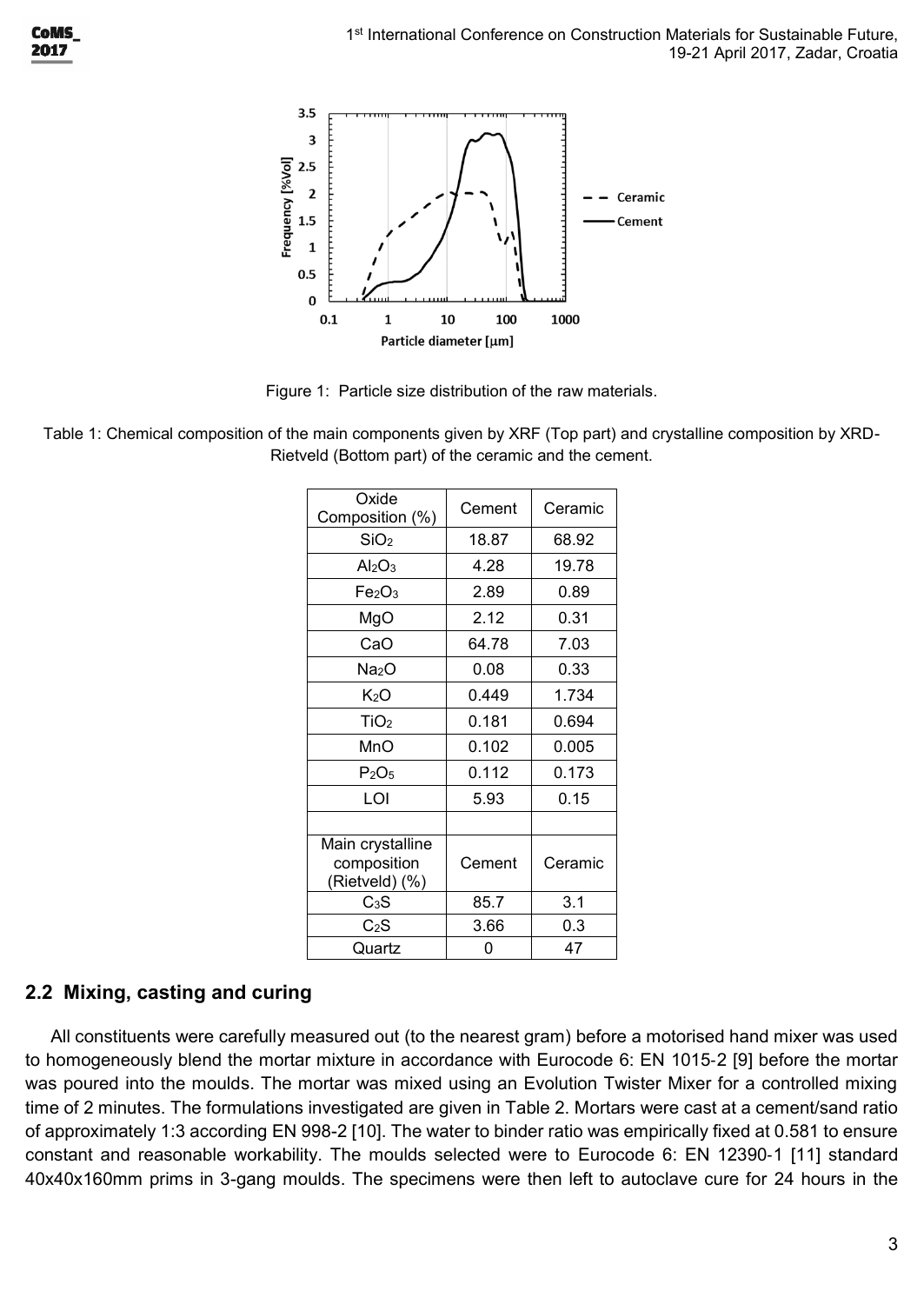

moulds, before being demoulded. Once demoulded the specimens were placed in a heated, circulating curing tank. The first compressive strength tests were carried out when the samples were demoulded (at 24hrs), at which point all other replicates were moist cured until the required testing age (7, 29 and 56 days). The specimens were carefully removed from the curing tank and dried before testing began. The water is temperature controlled and maintained at a constant ambient room temperature, and the curing room is humidity controlled.

|  | Table 2: Mix design |
|--|---------------------|
|  |                     |

| Mix       | Water<br>[ $kg/m3$ ] | Sand<br>[ $kg/m3$ ] | Cement<br>[ $kg/m3$ ] | Ceramic<br>[ $kg/m3$ ] |
|-----------|----------------------|---------------------|-----------------------|------------------------|
| Control   | 292.969              | 1477.214            | 503.418               |                        |
| 15% White | 292.969              | 1477.214            | 428.059               | 75.521                 |

#### **2.3 Analysis and testing techniques**

The compressive strengths of the specimens at different curing ages were determined using an Instron 4505 Universal Test Machine with a maximum capacity of 100 kN. The testing procedure and data interpretation follow the European Code 6: EN 1015-11 [12]. At least three samples were conducted for each mix. The specimen strength was calculated by using the measured loading plate dimension. Once the specimen had failed (when the maximum load was reached), the failure cracks were recorded photographically before the samples were broken by hand, such that the failure mode could be better observed (Fig. 2).



Figure 2: Failure mode of a 15% white ceramic at 29 days (after compressive testing)

The particle size analysis was performed by laser granulometry using a Beckmann Coulter LS100. The chemical and mineralogical composition of the samples were studied by XRF and XRD analysis respectively. XRF was performed on a Panalytical PW2404 wavelength-dispersive sequential X-ray spectrometer. For the XRD analysis, pastes with the same mix design as concretes were prepared without sand and cured under the same conditions. The samples were immersed in isopropanol to stop the hydration process after being crushed,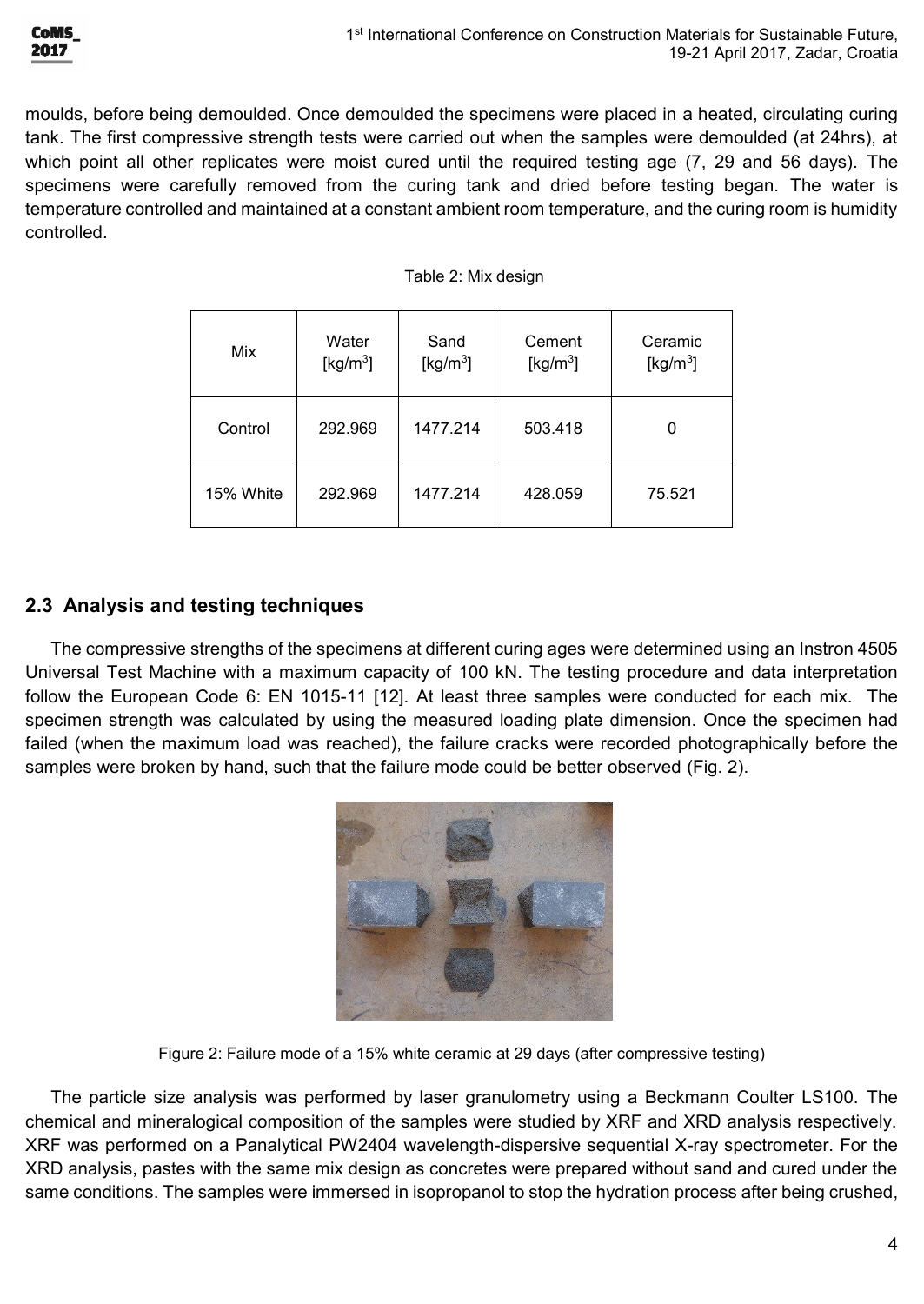

dried at 110°C for 2 h and stored in a desiccator. The samples were characterized by using Bruker D8 Advance with Sol-X Energy Dispersive detector with CuK $\alpha$  source (1.54Å) (Fig. 3). Samples were scanned on a rotating stage between 2 and 65 [°20] using a time per step of 5 s. Quantitative analysis was carried out by using TOPAS 3.0 Rietveld analysis software.



Figure 3: Bruker D8 Advance and XRD tested sample.

#### **3 RESULTS**

#### **3.1 XRD analyses**



Figure 4: XRD pattern of hydrated cement pastes Control (Right) and 15% White ceramic (Left) cured at 1 (d), 7 (c), 28 (b and 56 (a) days. (1:  $C_2S/C_3S$ , 2: CH, 3: CSH, 4: Ettringite, 5: CaCO<sub>3</sub>, 6: SiO<sub>2</sub>).

Fig. 4 shows the XRD patterns of hydrated cement pastes control (without ceramic) and with 15%wt cured at 1, 7, 28 and 56 days. Using these patterns, it is possible to identity the main peaks characterising the hydration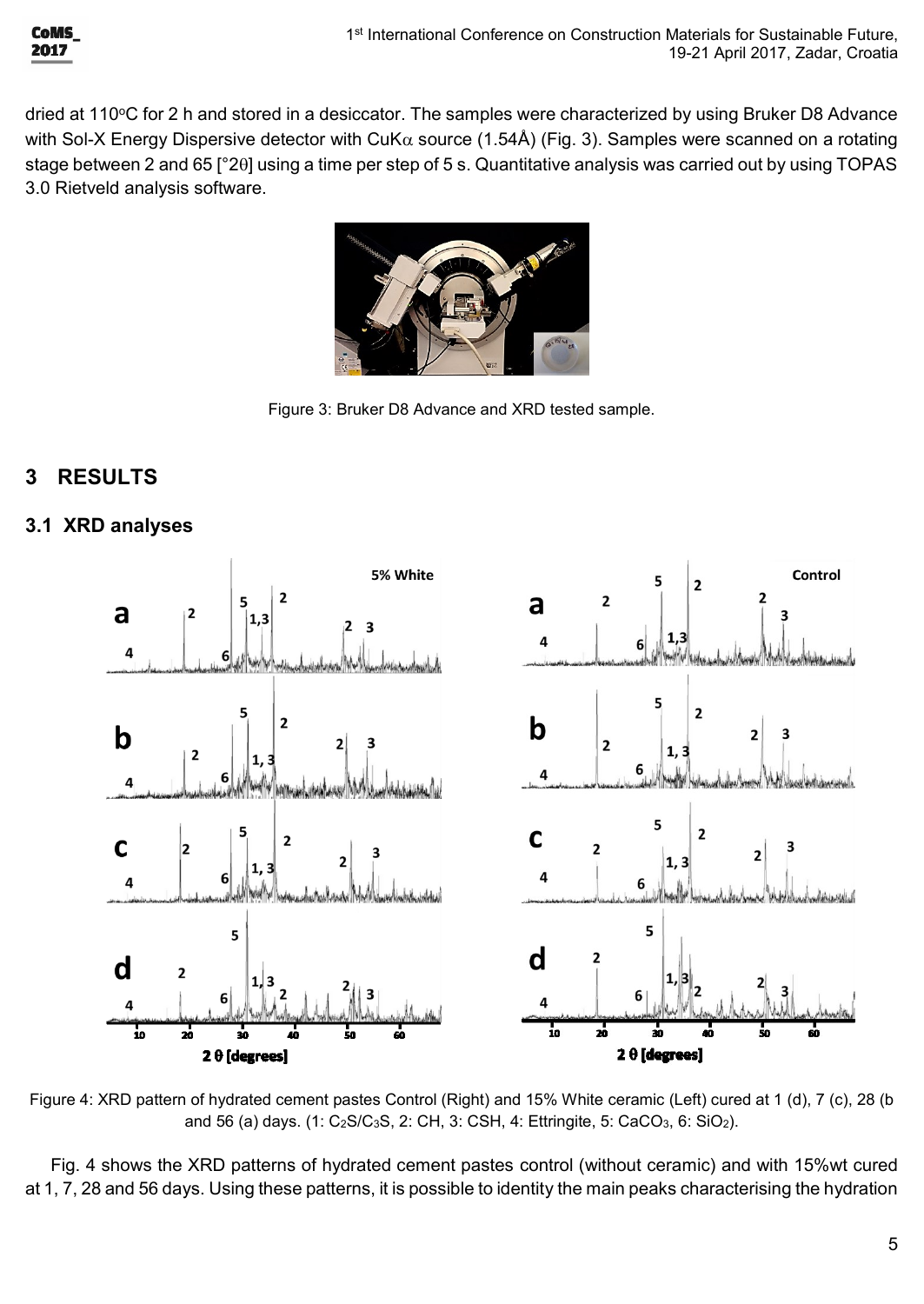

process, such as SiO2, calcium silicates  $(C_2S/C_3S)$  and the hydrated products, CH, CSH, and Ettringite. The two samples present similar XRD patterns. The patterns show that C<sub>2</sub>S and C<sub>3</sub>S still exist up to 56 days. Their peak intensities decrease with the curing times (Fig. 5), as a result of their hydration. The decrease is similar for the control and ceramic specimens. We notice a stabilization of the consumption of  $C_2S/C_3S$  after 10 days of curing.



Figure 5: Variation of C2S/C3S with the curing time for the control specimen (black dots) and for 15%wt ceramic specimen (cross dots).

The presence of the hydration is also demonstrated by the formation of CH and CSH (Fig. 6). After 1 day of curing, we notice the presence of CH and CSH in the control and in the ceramic specimen.



Figure 6: Variation of CSH (A) and CH (B) with the curing time for the control specimen (black dots) and for the 15%wt ceramic specimen (cross dots).

Until 7 days, the two samples present the same evolution for CH and CSH. The content of CH and CSH is increasing with the curing time (Fig. 6), due to the primary hydration of silicate phases of cement with the liberation of CH and the formation of CSH. The hydration is very fast for both specimens. Lavat et al. [13] showed also that during the first 7 days, the samples were highly reactive. After 7 days, the behaviour differed noticeably between the two mixes. For the control specimen, the %CH content stabilizes whereas for the specimen with ceramics, it decreases with the curing time, indicating the presence of the secondary hydration. Further, with the ceramic, a pozzolanic reaction occurs between silicate and aluminates compounds and the CH produced by the first hydration of the cement. The variation of the CSH content indicates also the presence of the secondary hydration. Indeed, after 7 days, the sample with ceramic presents a higher content of CSH, which are produced during the secondary hydration. Others researchers reported also that the pozzolanic reaction takes place at longer curing times (over 7 days) [14-16].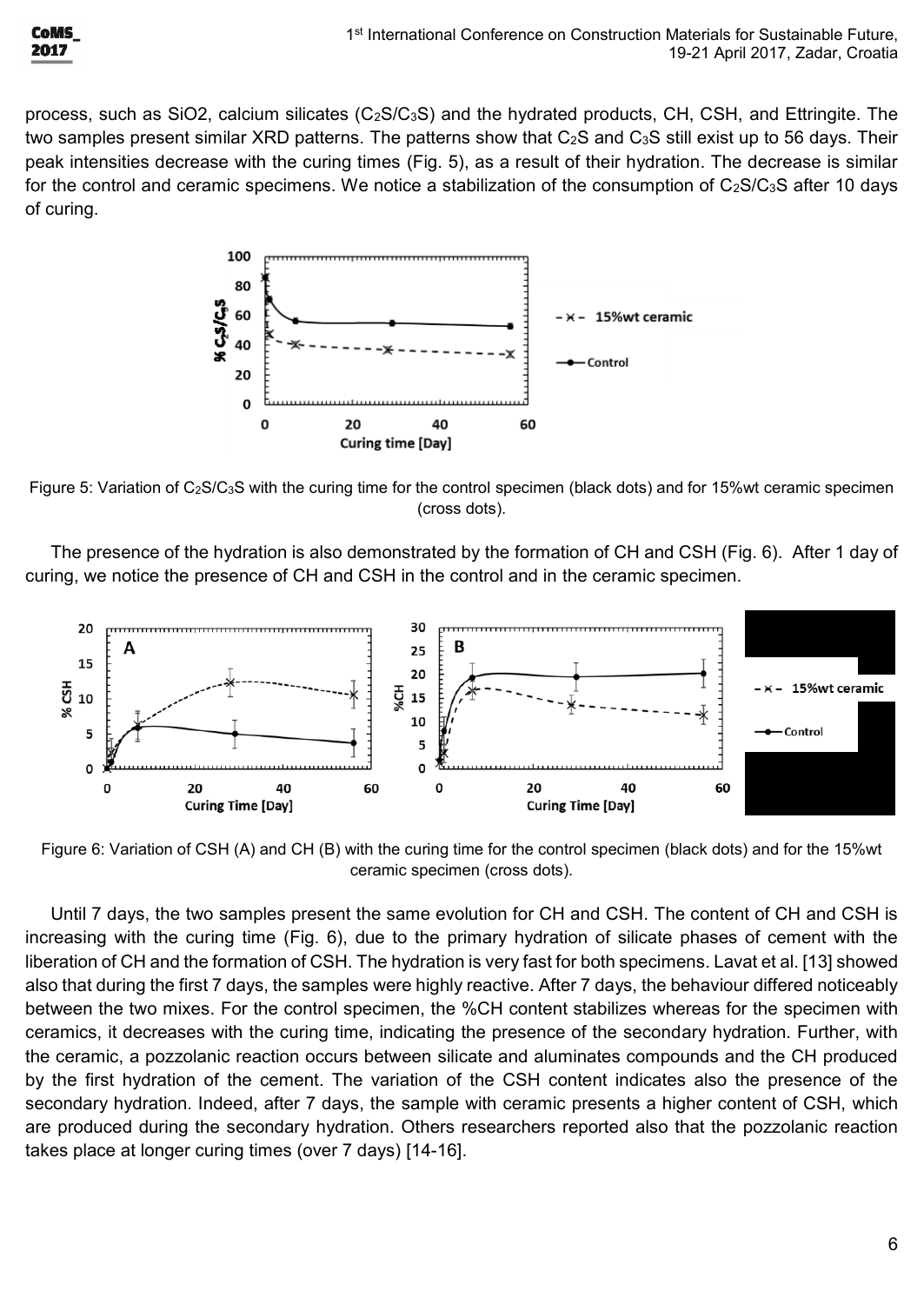

#### **3.2 Compressive strength**

Compressive strength values of the control mortar and 15%wt ceramic mortar are given in Fig. 7. The behaviour of the two mixes is identical at 24 hours after casting. The compressive strength values are similar and are increasing with the curing time. The greatest growth in strength is experienced in the initial 7 days after casting, which is consistent with the XRD analysis. Further, a large increase in strength indicates occurrence of substantial hydration.



Figure 7: Compressive strength of control mortar (black dots) and 15%wt ceramic mortar (cross dots) at 1, 7, 28 and 56 days.

Between 28 and 56 days of curing, the compressive strength of the control sample stabilises whereas for the15%wt ceramic replacement sample, it is still increasing. If this trend continues, it would exceed the strength of the control. Steiner [17] and Naceri [18] noticed the same trend, after 90 days of curing specimens with ceramic replacement levels of 10% exceeding the strength of ordinary Portland cement concrete. The increased rate of growth is an indication of secondary hydration. Actually, the secondary hydration process has been reported to be beneficial at long curing times [19].

### **4 CONCLUSIONS**

The short term performance of 15%wt ceramic replacement cement was investigated, in terms of mechanical and physical-chemical properties. The presence of the first and secondary hydration has been proved using XRD analysis. The secondary hydration, corresponding to the pozzolanic reaction, occurs after 7 days. The compressive strength values of the cement with 15% ceramic replacement is similar to the control sample until 56 days. However, at longer curing times, the trend indicates that the sample with ceramic would exceed the strength of the ordinary Portland cement.

These results show the feasibility of using recycled ceramic waste as cement replacement. They demonstrate the potential of achieving structural grade concrete whilst simultaneously reducing the consumption of cement and providing a novel end-use of ceramic wastes.